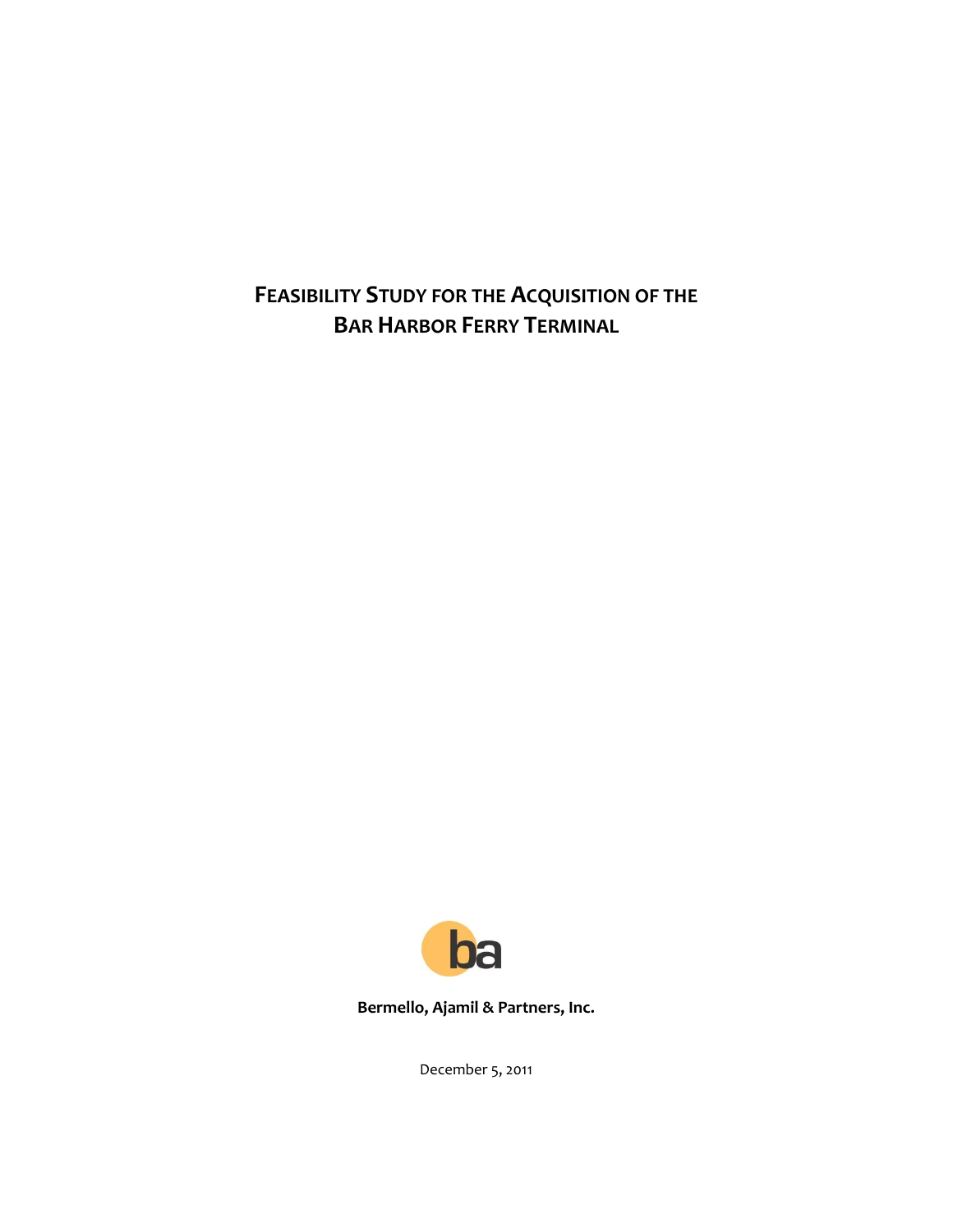### **INTRODUCTION**

The Town of Bar Harbor engaged Bermello Ajamil & Partners, Inc. (B&A) on behalf of the Town, the Maine Port Authority, and the Bar Harbor Chamber of Commerce for Phase I of a proposal to evaluate the feasibility of acquiring the Bar Harbor Ferry Terminal.

This initial assignment is limited to making an early determination of the financial feasibility of the ferry facility in order to assist the parties in making a decision as to whether the facility should be acquired or not.

Subsequent phases of the proposal presented by B&A have not been authorized.



Given the limited nature and the timeframe in which this assignment was be completed, a number of the more detailed studies have been deferred until later pending the outcome of the decision on whether or not to proceed.

The parties understand that the current ferry facility has sat idle since the termination of ferry service between Yarmouth and Bar Harbor and that its current Canadian owner may wish to divest itself from the property. Should the parties have an interest in proceeding with the acquisition of the property, the next step would be to provide an expression of interest to the current owner in order to begin the process of negotiation for its acquisition.

This document provides a synopsis of the findings of this phase of the work.

### **STRATEGIC ASSET**

The parties have agreed to proceed with this engagement because of the strategic nature of this asset. This is a facility that provides deep water berthing for larger ships. The facility has been in existence for over half a century. The facility is also a significant real estate asset, strategically located along the main highway leading to the central core of the Town of Bar Harbor.

 **Irreplaceability** - Due to the current financial situation as well as the significant environmental hurdles that need to be overcome in order to obtain permitting, this is a facility that cannot be easily replicated or built elsewhere.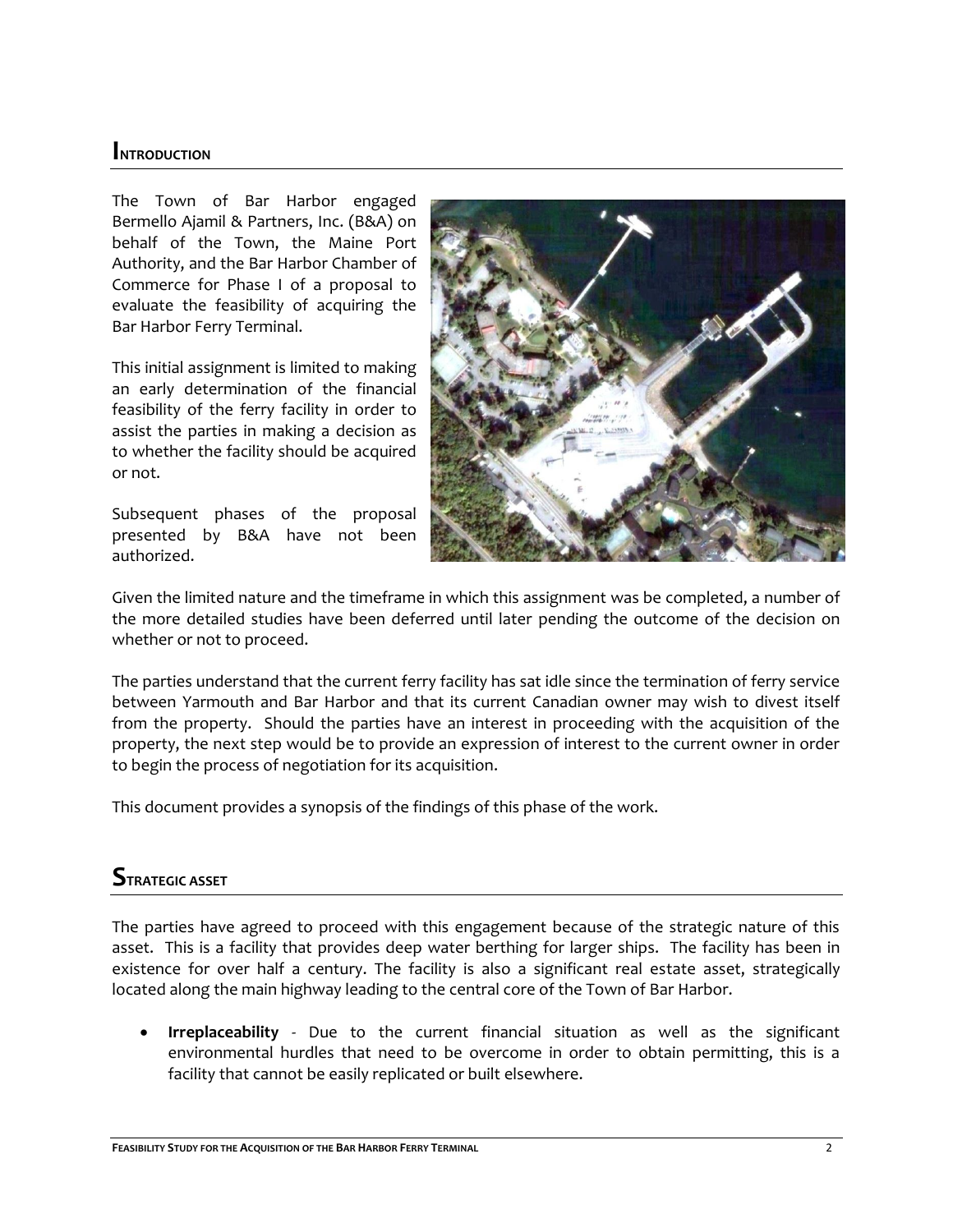**Port-of entry status** – Bar Harbor is designated as a Class A Port of Entry by the United States Customs and Border Protection (CBP). A Class A facility allows entry into the United States by all aliens. There are only 327 such ports of entries in the US and only 16 in Maine. Such status has been critical for the ferry operation and for the visitation by cruise ships which are coming from abroad. Such a status requires the maintenance of a physical plant that has been approved by CBP, as is the case at the existing ferry terminal. Therefore this is a strategic asset of Bar Harbor, one critical for current maritime activities.

Therefore, the parties have agreed that this facility should be viewed in this strategic context as part of making a determination on acquisition.

## **HISTORY**

The current ferry terminal has a long history over its half a century of existence. The ferry terminal came about as a result of a competitive bid that the Town of Bar Harbor participated in during the 1950's when the Canadian government announced it wished to develop a maritime transportation ferry station between Nova Scotia and the United States.

The current site and location was chosen by the Town leadership and townspeople at the time. This process was full of discussion and differing opinions over whether or not such a facility should be part of the Bar Harbor landscape. The decision was then made, that such a service and facility would be of importance to Bar Harbor. The Town acquired the property and subsequently the Maine Port Authority invested \$1 million in its development. Thereafter, the facility was built and the service commenced in 1954-55 with the introduction of the original M/V Bluenose ferry.

Initially, the ferry service was provided by a Crown Corporation of the Canadian government and eventually in 1980 the Canadian government decided to divest itself from the ferry operation and engaged Bay Ferries to operate the vessel between Bar Harbor and Yarmouth. Bay ferries replaced the slower conventional car and truck carrying ferry service (the Bluenose) to the modern high-speed catamaran; the *Cat* in 2002. In 2006, the *Cat* expanded its route to not only service Bar Harbor and Yarmouth, but also including Portland several days a week.

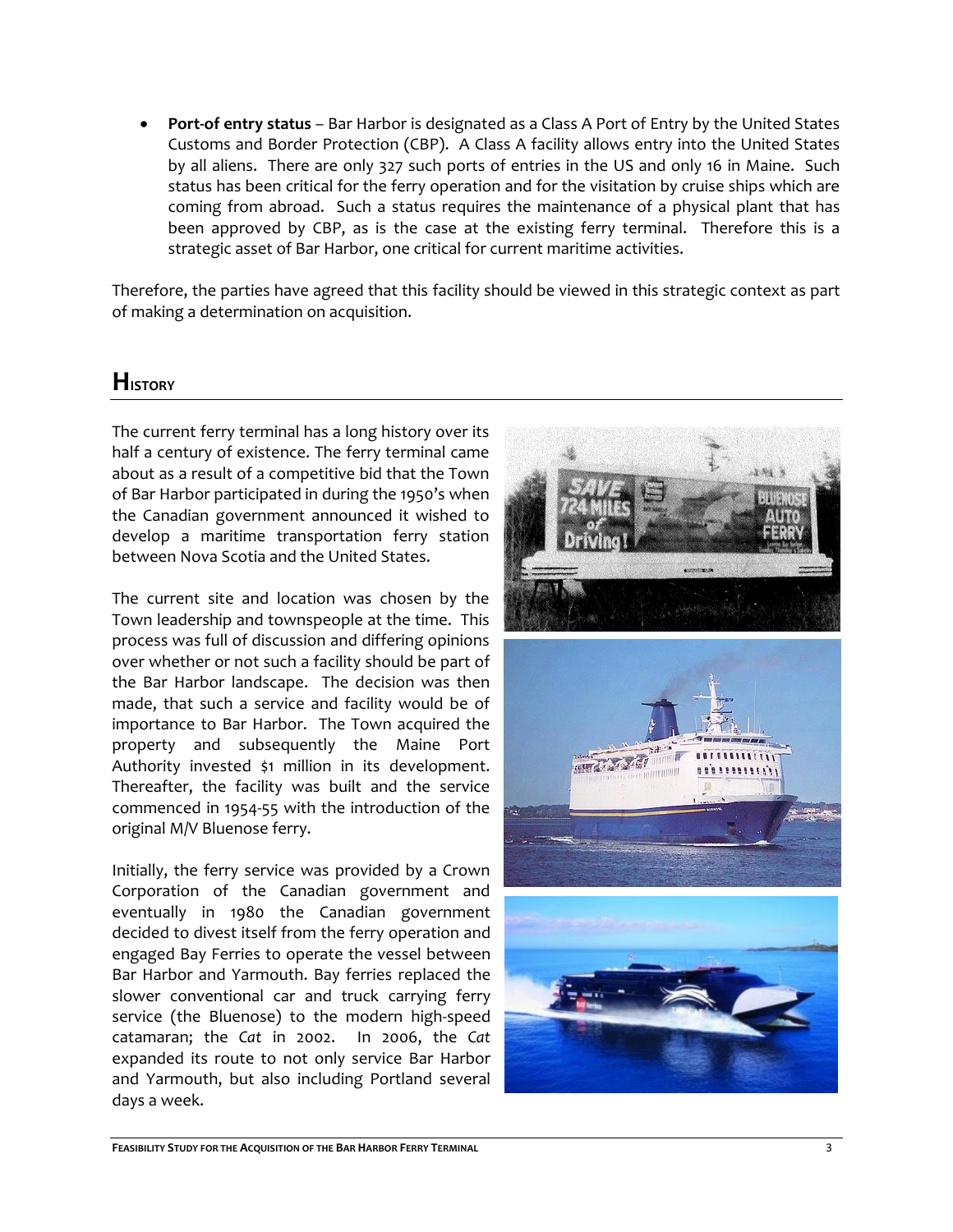Since its inception, the service has been relying on subsidies from both Provincial and Federal Canadian governments. Once the subsidy was discontinued, the catamaran ferry stopped operating and has since been sold and the facility has lain fallow.

Currently, the facility is controlled by Marine Atlantic, the Crown Canadian Corporation that is the successor to CN Marine and is paying its bills to maintain it in its current state.

## **CURRENT CONDITION**

The current situation is that the building, berths, piers, and paved areas lie unused. The facility is still fully operational if necessary and it is being minimally maintained by Marine Atlantic. The terminal building currently houses a CBP Port of Entry facility which includes the latest in equipment for the search and interdiction of products that move across the border between Canada and the U.S.

As with any other facility that remains unused for a number of years, deterioration quickly takes hold. A number of reports have been obtained that document the condition of the facility. The reports and visual inspection point out to maintenance that has been deferred. This deferred maintenance can be categorized into a number of major areas:

- **Pavement**  The pavement has deteriorated and cracked in most places and will, in the near foreseeable future, need to be resurfaced in order to maintain its life.
- **Building** The building, although fully operational, will require a number of mechanical and routine maintenance items such as painting, caulking, waterproofing, and improvements to the mechanical systems.
- **Docks** The docks are the area where most of the deferred maintenance has taken place. Although a detailed evaluation was not done, a cursory view of the facility shows conditions that have been previously documented, mainly deterioration of the piles under the pier, are in need of attention. This will represent a significant cost.
- **Docking and floating equipment** This is an area of the facility that, because of its more recent construction, seems to be in the best shape. Nevertheless it does require regular routine maintenance.

As is, the facility could begin operating with little difficulty immediately. However, most of these deferred maintenance items will need to be taken care of, particularly the condition of the piles.

The Canadian government performed a cost estimate for the improvements however, as of the date of this report, that cost estimate has not been disclosed. In a second report that was done for ACOA, a cost estimate of C\$11.5 Million as deferred maintenance for both the Yarmouth and Bar Harbor facility was cited.

For purposes of this study, a very cursory cost estimate has been done to provide a safe estimate for deferred maintenance of approximately US\$6.2 million that need to be invested in the facility to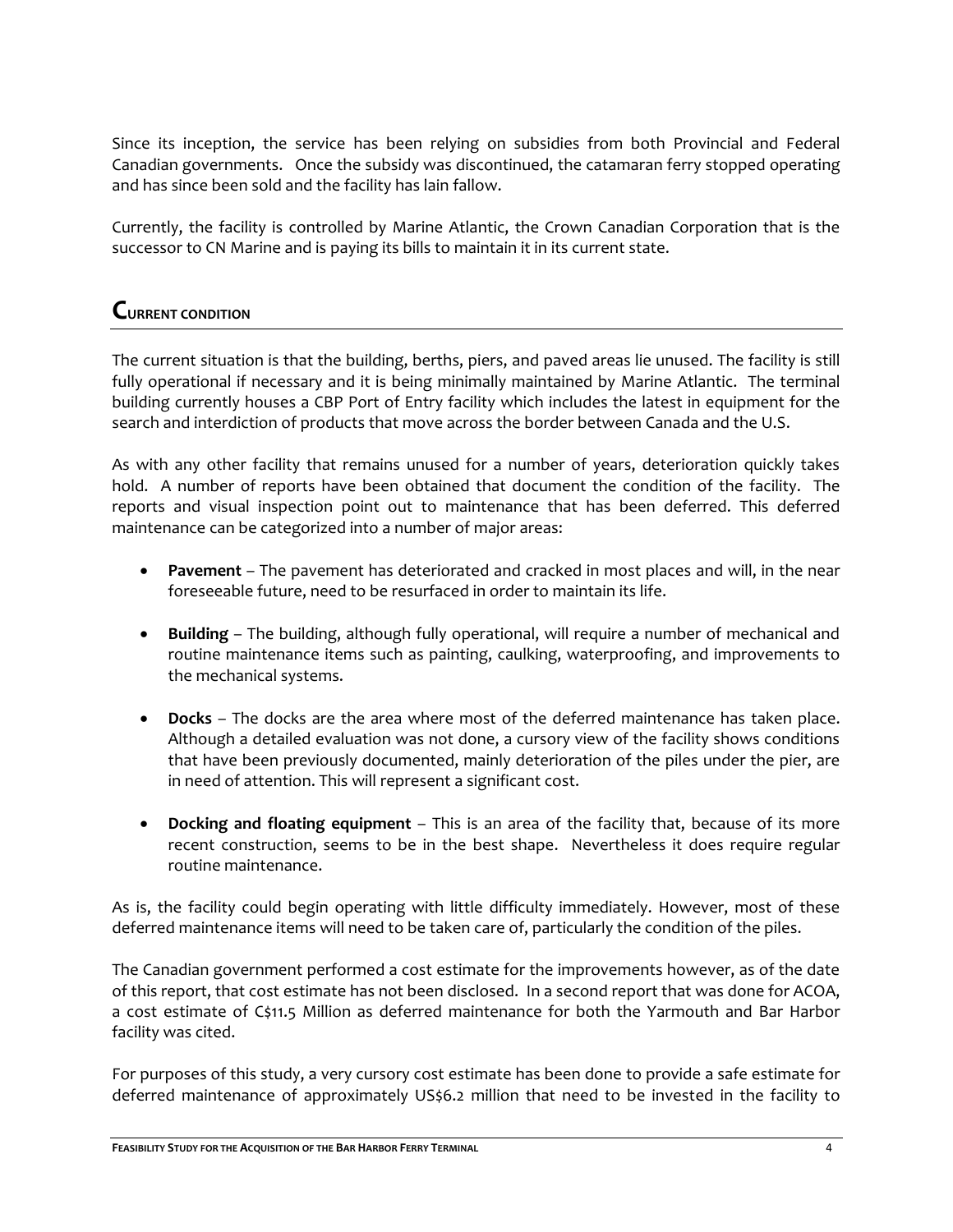rebuild the entire facility. It is important to note that the entire amount does not need to be spent up front from the on-set, but rather through a capital improvement program can be implemented over a period of time. In addition, as a pure ferry facility, the piers were built when the ferry operating was a side loading vessel, subsequently the *Cat* was a bow loading ship, depending on the characteristics of a future ferry ship, both the pier and or the float may not need to be rebuilt, but rather only one of the two.

### **INFORMATION GATHERED**

As part of this initial phase, a series of interviews were held with elected officials, business people, and representatives of the different industries, and sponsors of the report. In particular, discussions were held with:

- Staff of the Town of Bar Harbor
- Town Council of Bar Harbor
- Maine Port Authority
- **•** Cruise Maine
- Chamber of Commerce
- National Park Service
- Current staff of the ferry terminal facility
- Representatives of:
	- o Ocean Properties
	- o DownEast Transportation
	- o The fishing industry
	- o Hotel industry
	- o Marine Atlantic
	- o Certain of the cruise lines now calling in the area.

Historical and current information was gathered including past schedules of the facility, cost of operating the facility, plans, economic impact statements, and condition reports.

One very important study that was collected independently was a report that forecasted future ferry traffic between Yarmouth and Maine and evaluated the feasibility of that service into the future.

# **MAJOR FINDINGS**

The early major findings based on the data collected can be categorized in the following major themes:

- 1. This is a one-of-a-kind facility and it should be preserved. The parties should do whatever they can to acquire the facility.
- 2. The impact that ferry service has had on the Town and its businesses has evolved over time. Where once it was critically important to economic development of the Town, by the time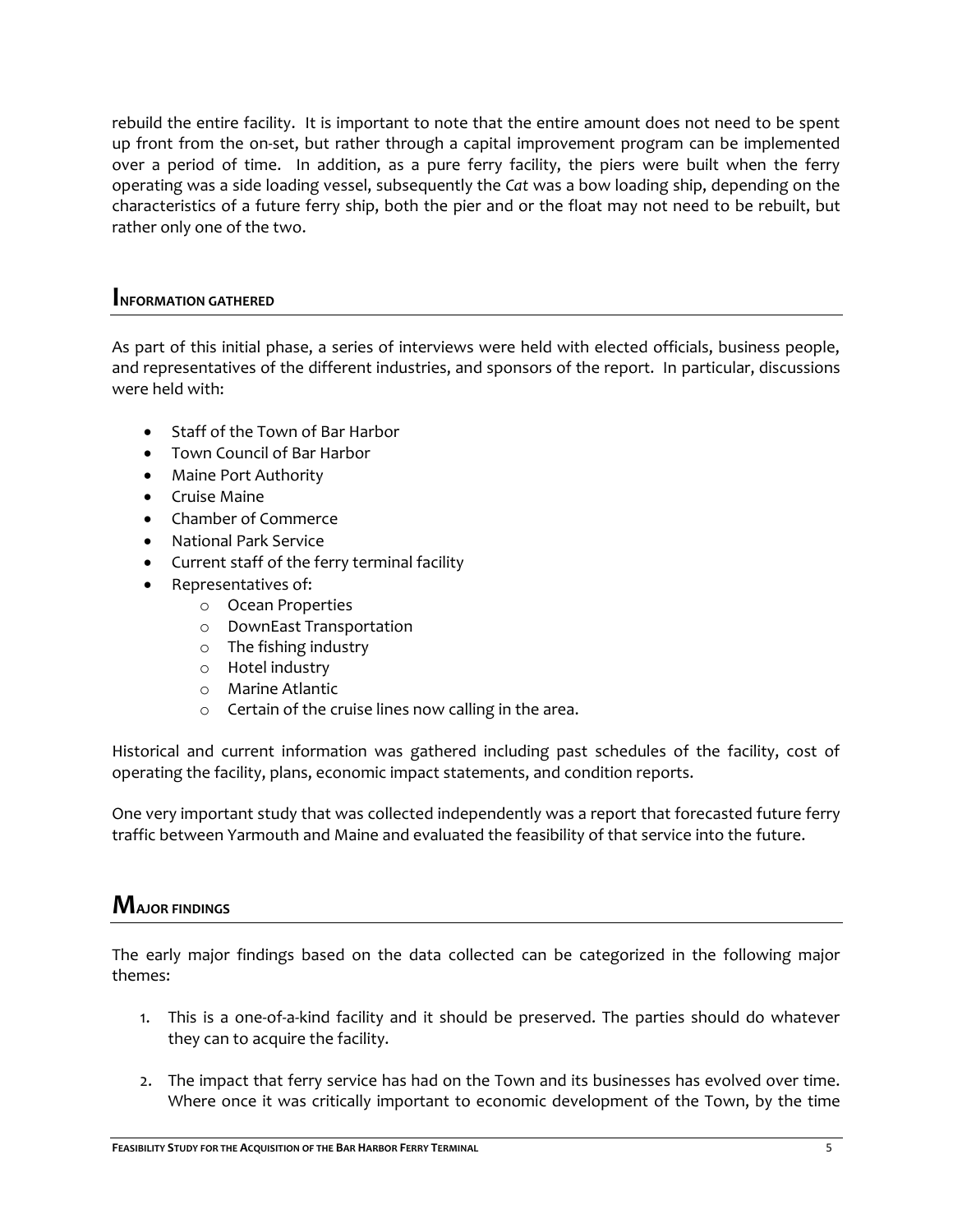that the ferry was cancelled it had a different type of impact on the community. Since the ferry has been discontinued, most businesses in the community have adapted and have thrived. Therefore, the impact of the loss of the ferry has not been as dramatic in Bar Harbor. In Yarmouth, on the other hand, the impact has been dramatic.

- 3. We received many suggestions for other uses of the property including a series of public uses such as museum, open space, and others. For purposes of this study, the analysis is concentrating on those which could generate revenue.
- 4. There was strong direction that whatever uses are considered on the property, that they should not negatively impact the existing businesses in the Town. Therefore the study should not be relying on the relocation of an existing traffic or use in order to create revenue at the expense of those already in town.
- 5. Although not part of the study, everyone felt that the acquisition of the ferry terminal should, in some way, become part of a strategy to resolve some of the congestion issues associated with cruise traffic and parking within the Town center.

## **USES CONSIDERED**

As part of this initial Phase 1 Study, there are a number of public and private uses that were discussed and considered in developing a financial model to determine if there is financial feasibility. However, they could all be categorized into the following three major areas:

- 1. The re- starting up of a new ferry service between Bar Harbor and Nova Scotia.
- 2. The expansion of cruise traffic into the ferry terminal.
- 3. Some level of commercial development in the property which could be used to generate revenues to offset costs.

The study in general as described below looked at each use individually and/or a combination of any of the uses.

## **FERRY**

A stand-alone ferry facility was the first preference for the use of the property that was reviewed. After all, this was what the facility has been used for. In order to determine the feasibility for the potential for the ferry a number of studies and historical documents were reviewed and the following are the conclusions of those studies:

1. The ferry service traffic has been in decline since 2002. The decline is a combination of a number of issues which range from the economy, the imposition of travel documents of the United States, the cost of the facility, the cost of the ferry, strength of the Canadian dollar, the actual ride in the ferry, the cost of a Canadian vacation, and the overall shifting patterns of traffic.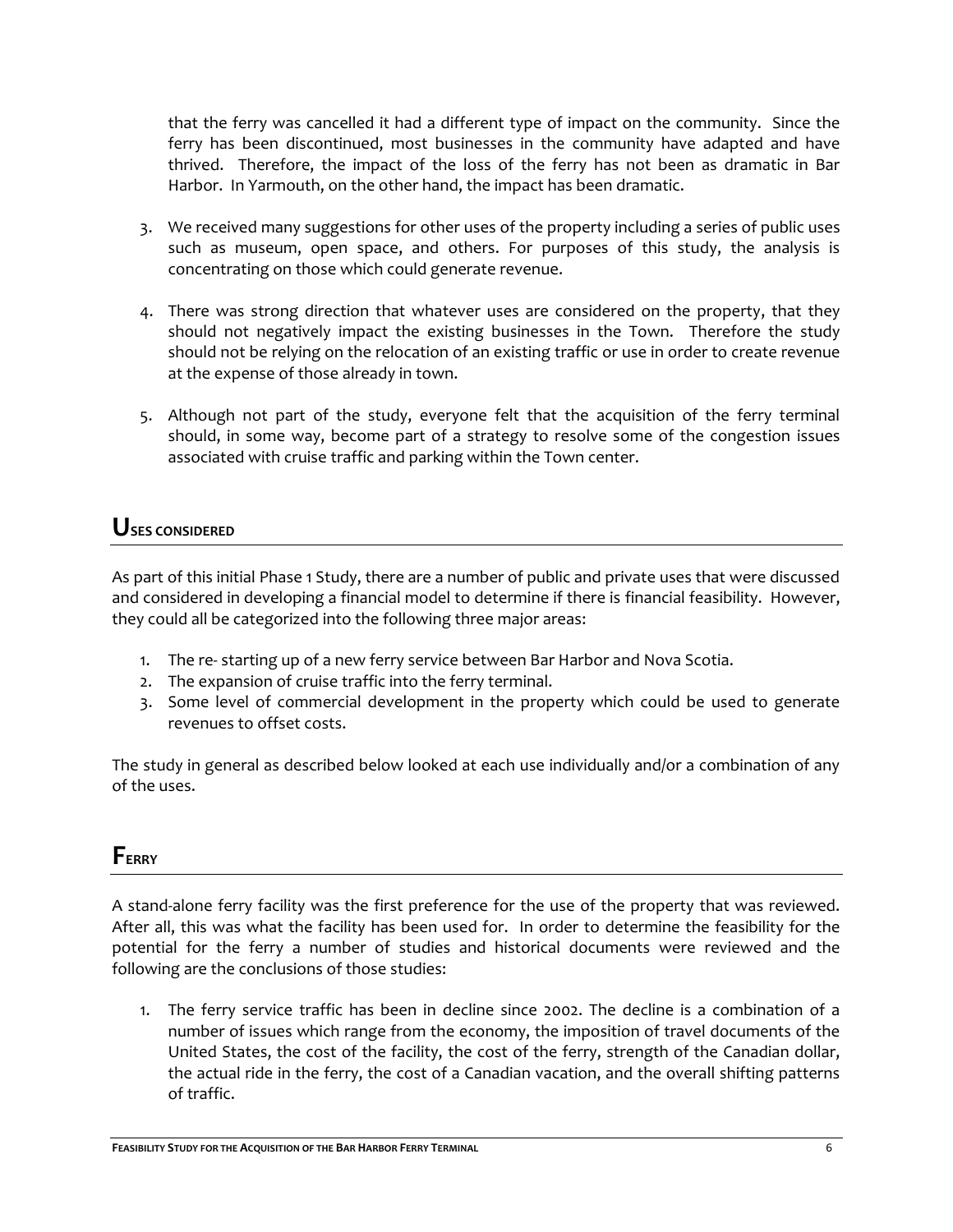- 2. The *Cat* carried predominantly passengers and vehicles associated with tourism. Most of the commercial traffic has shifted to the ferry operating from Digby to Saint John. This "all Canadian" ferry service pre-dated the Bar Harbor to Yarmouth service. The ability to carry commercial traffic significantly affects the economics and economic impact of that ferry versus one not carrying commercial traffic.
- 3. The predominance of the commercial traffic is fisheries. The lumber products, which at one time where a heavy contributor to the traffic, have been on a steady decline and are not expected to rebound, even if the US economy returns with more demand for lumber products.
- 4. The ferry service relies extensively on Canadian subsidies for its operation. The minute that the subsidies were eliminated, the ferry was not financially viable.
- 5. Projections done by Canadian entities show that the levels of ferry traffic, if reintroduced, would never reach the high levels that the ferry carried at the beginning of the decade.

In order to determine the potential revenue associated with ferry operations at the facility, a financial model was constructed in which the ferry terminal would operate as an independent port facility charging for its use to the ferry. Rates were established using the existing competitive rates that currently were being used in Portland and/or certain Canadian ports. These tariffs are typically charged on a "per passenger" and "per vehicle" basis as the traditional way of being able to obtain income from operations.

In order to determine the full potential, four different projections levels were used with the ferry traffic reaching somewhere between 70,000 and 120,000 passengers per year in ten years. In addition, a fictitious scenario was run to determine what would be the income levels associated with the operation if the traffic rebounded to its former highs of 250,000 passengers for the year combined between both Portland and Bar Harbor.

Expenses for the facility were based on the actual expenses of operating the facility which B&A was able to obtain from the current operator. Those included all expenses associated with utilities, personnel, and maintenance. B&A established a level of additional costs associated with the new ownership which included costs for insurance. In all cases, the profit and loss statements include continuing the payment of taxes to the Town of Bar Harbor at the current levels.

Finally, it was assumed that the repairs associated with the ferry terminal would be undertaken on the first year and would be financed using tax exempt bonds. This is the cheapest form of capital available today.

The conclusion of the above shows the following:

- As a stand-alone ferry facility, the facility will suffer operational losses throughout the 30 year projection period.
- The facility will not be generating sufficient revenues from operations to pay for its operating cost.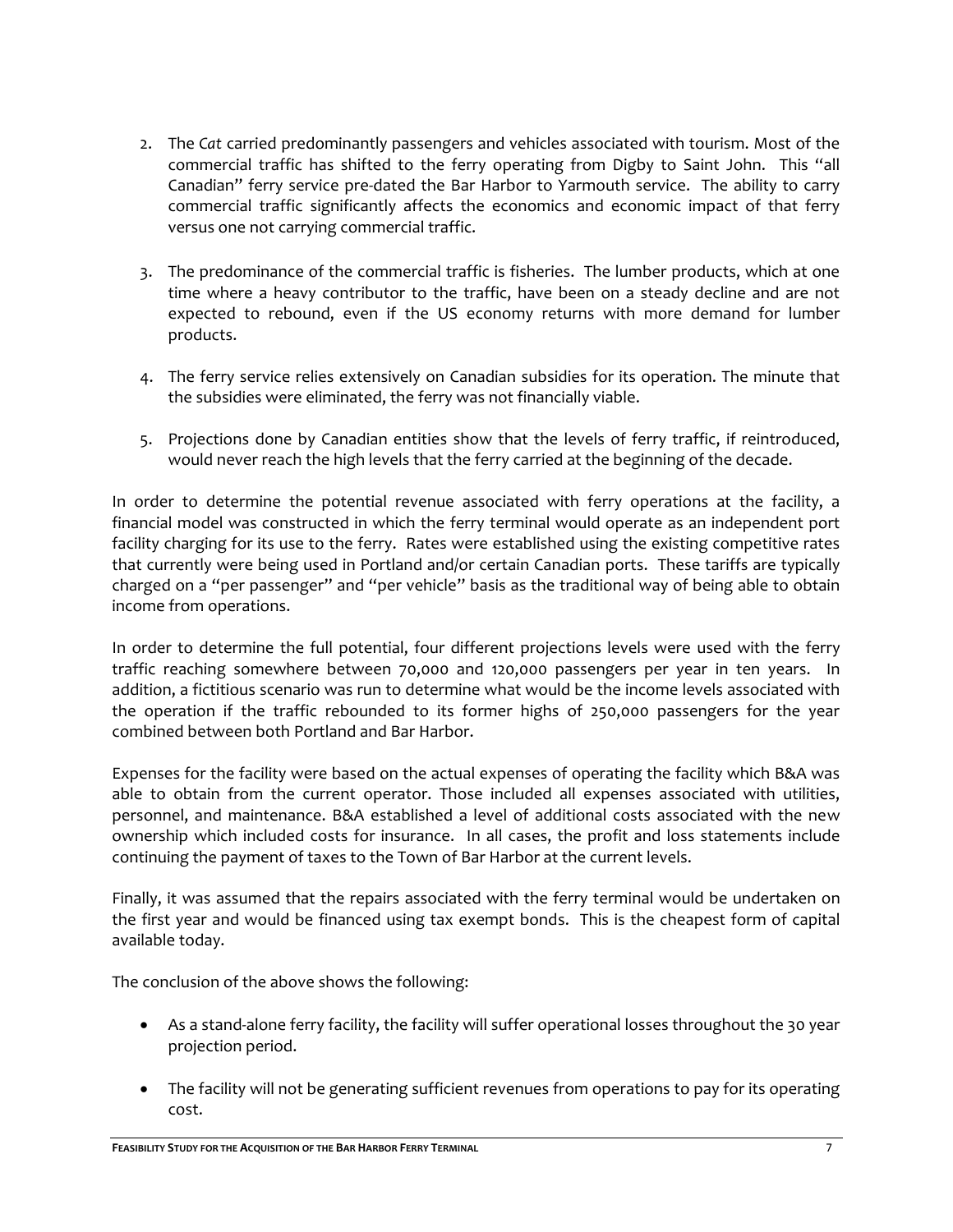- Once the annual costs to pay for the debt associated with the capital and improvements needed to be made are added, the facility will be generating losses of over \$1 million per year.
- Even if the traffic would rebound to all-time highs, the facility would still be generating significant losses.

The conclusion is that, as a stand-alone ferry facility, it is not a viable financial use. The facility would either need to have a mixed-use to generate additional revenues and/or to reduce its operating cost by sharing some of the major fixed cost expenses.

## **CRUISE**

As opposed to ferry, which was a business that was steadily diminishing 0ver the past decade, cruise has been the total opposite. Cruise traffic in Bar Harbor has increased dramatically over the past decade reaching a maximum of 180,000 passengers during the 2010 season. Over these last 10 years, the average annual cumulative rate growth has been 24% in Bar Harbor.

Cruise has been a business that has been highly sought out by some, while others see it as a business that is creating issues of congestion in Town. It is, however, one of the fastest growing tourism products in the entire world and one that Bar Harbor has been able to compete very well during this timeframe.

The economic impact of cruise ship tourism on Bar Harbor and Maine are rather obvious as one witnesses the operations during days of arrivals. According to the latest figures provided by Cruise Line Industry International (CLIA) the cruise industry accounted for more than \$36 million in direct spending on the State in 2010, an increase of 5% over 2009. The study also cited the generation of 692 jobs and wages of \$21.2 million for Maine workers.

Because Bar Harbor does not have a pier, all cruise ships have to tender into a private facility adjacent to the town pier. The town pier is limited in size and in areas that are available for tour buses and dispersal of passengers and, as a result, it creates congestion in the Town. The Town has developed a series of policies, including limiting the number of passengers on any given day to try to mitigate this issue.

One of the most important findings is that as cruise ships have gotten bigger, their ability to tender has become more and more of a limiting factor. In fact, the study showed that most ports now are doing away with tendering. Most cruise lines are requiring a pier if they are to visit a destination, and most cruise lines are building piers at their own Company destinations.

Tendering of passengers from a big ship results in passengers having to wait for long periods of time on the vessel and in long lines at the pier to get onto the ship. What this does is reduce the amount of time a passenger can stay in town and thus reduces the economic impact of that passenger by limiting the length, number and types of tours. In addition, tendering discourages many passengers from actually getting off the ships.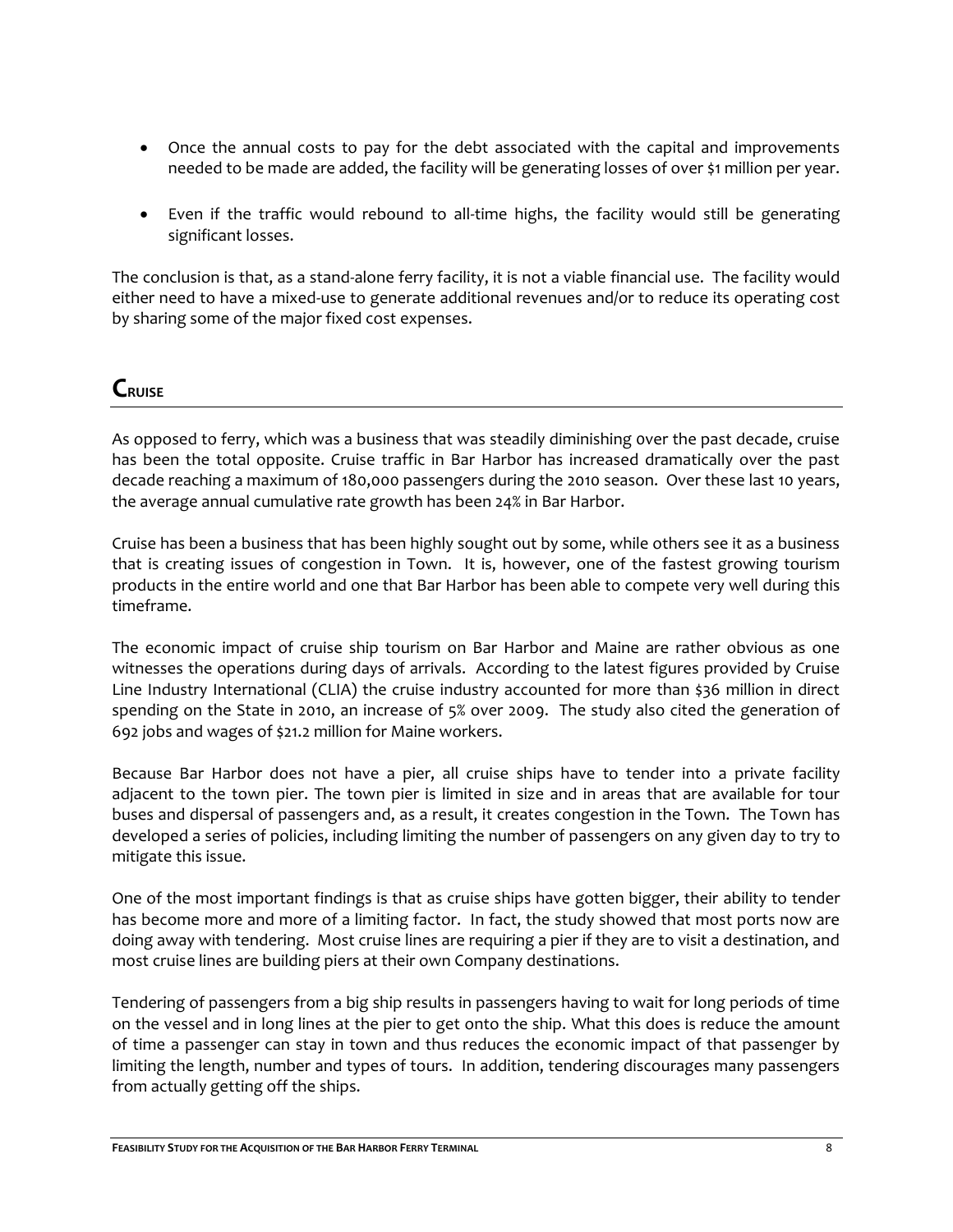Ports that rely on tendering are quickly building piers, and those that are not, are losing traffic. In summary in the long-term, the concept of tendering as a strategy for the cruise industry in Bar Harbor is not a sustainable strategy.

Therefore, the idea of building a pier at the ferry terminal to be able to provide enhanced capability for a cruise ferry facility was developed.

In reviewing the role that the ferry terminal could play in serving the cruise business, there could be two extremes: the first would be to move the existing cruise traffic to the ferry terminal and provide a point for the dispersal of passengers for either tours or back into the Town in an organized way; the second would be to grow the traffic at the ferry terminal and maintain the existing traffic in Town. The first concept of just moving the existing traffic is not viewed as one that is consistent with the directions previously explained of not robbing traffic or business from another part of town. Therefore further analysis was done of the latter, of building a facility that could attract additional traffic.



Basic preliminary forecasts were done for the growth of this business and tariffs were established for how much could be charged by the ferry terminal for cruise ships and passengers landing there. Rather than having to develop fictitious tariffs, the study looked at the current tariffs charged at nearby ports and created a very competitive tariff for any ships that are landing there.

Based on the traffic and the tariffs, revenue and expense projections were done for the facility as well as carrying the expense of building a new pier which was estimated at \$16.7 million. The results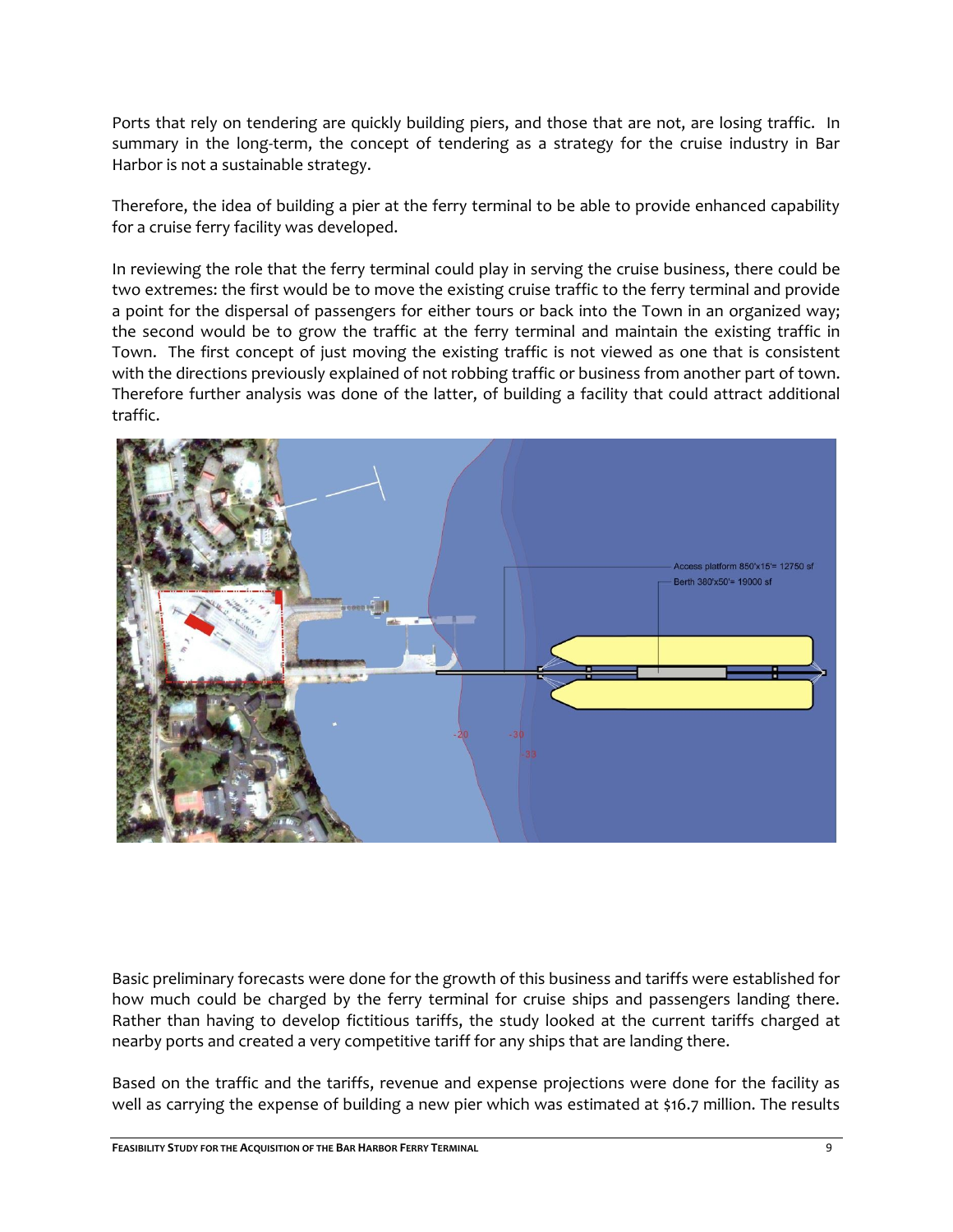of the analysis show that a cruise pier targeting only to capture traffic over and above what is expected to be carried in the Town in 2012 can provide a profitable operation which would not only pay the current taxes that the Town's collecting, pay for the improvements, pay for the operating expenses, and yield a modest surplus revenue that can be used to make further improvements to the facility. More important, if this use is mixed with the ferry use, the two can physically coexist on site and the cruise operation will help defray some of the operating cost of the ferry facility and yield a profitable combined operation of both cruise and ferry.

### **COMMERCIAL DEVELOPMENT**

Although the intent of obtaining the property is to create a maritime use for the facility, its real estate is nevertheless an important asset of the facility and the study looked at ways that some commercial development could coexist along with the maritime uses to help defray costs or generate additional income.

The model looked at subdividing the site into six distinct parcels, basically as established by today's uses. The model was run with different levels of development for each of the parcels which would range all the way from no development throughout the project to development of all the parcels.

The two most promising schemes are to be able to subdivide frontage parcels along the main highway for development, and/or take the area that is currently used for parking and be able in the future to dedicate it for development along with parking. In both of these cases the model only viewed at developing very modest levels of development with facilities, restaurants, and on-site parking.

All of these developments would be by a private company in which the entity that controls the ferry terminal would lease the property to the private developer. The two most promising levels of development show that the facility could yield anywhere between \$40,000 to \$80,000 per year in rent once it is built-out and operating fully.

### **COMBINATION OF USES**

After having evaluated each of the uses independently, a series of analyses were done combining the three uses with different levels of intensity yielding five different combinations of uses from different levels of ferry, cruise, and development. The conclusions of these studies were as follows:

- 1. In any of the combination of uses, the ferry should be included as a primary use and at least preserve the site for a predetermined period of time until it is clear whether a ferry service will restart or not.
- 2. In addition, the preferred use included the development of a pier for cruise ships that could coexist at the same time that the ferry terminal is being developed.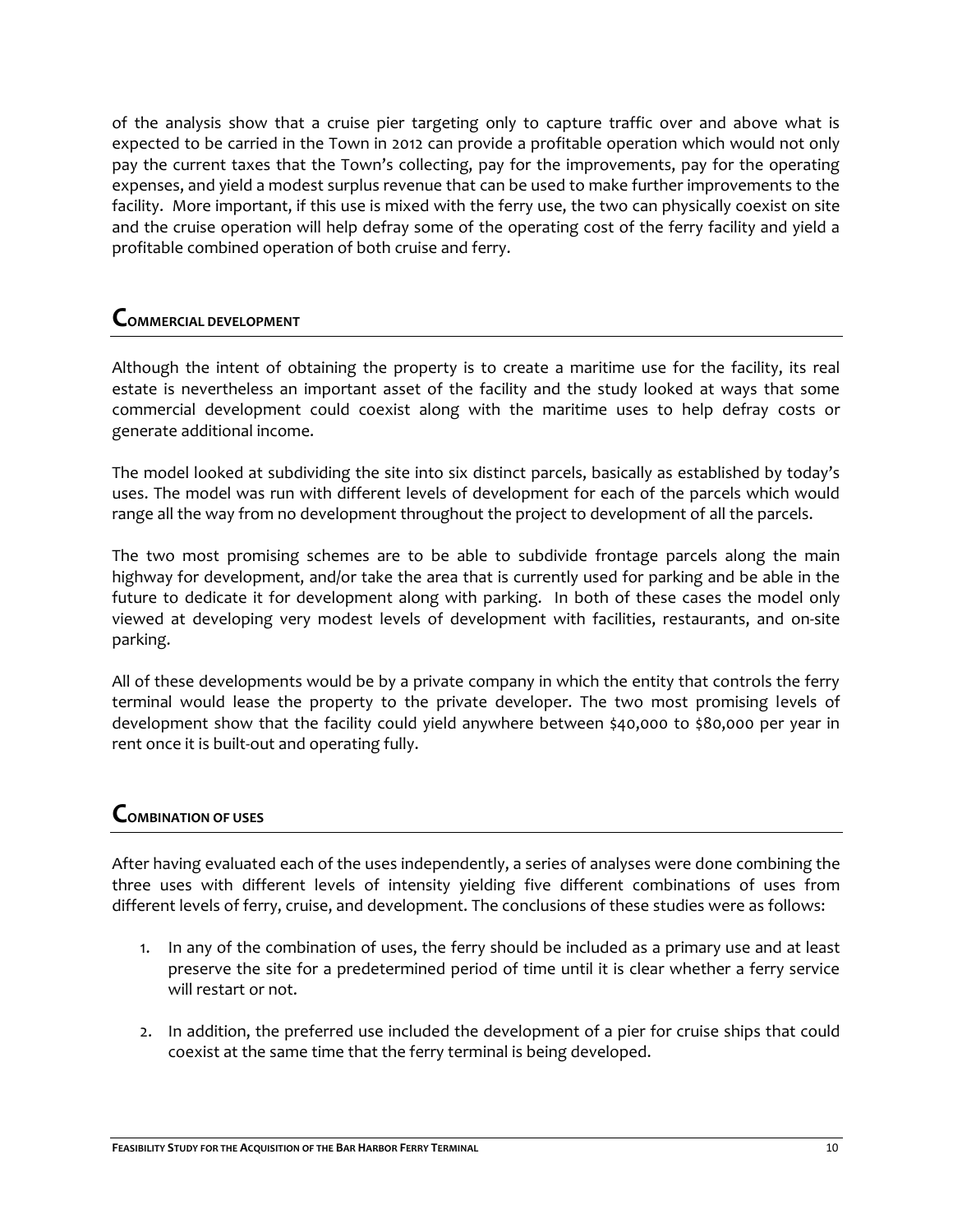3. The most profitable operation can include commercial development along the frontage parcels and the parking parcel being integrated with level of development that would pay a rental fee for the use.

The model shows that these combinations of uses can yield sufficient revenues to pay taxes, operating costs, and capital expenses. The model also shows the first two or three years always at break-even or modest incomes. In a few scenarios, some early years show some slight deficits that will need to be structured properly in order to cover. Subsequently, by the 10<sup>th</sup> year, the property should be yielding a reasonable return and excess cash from operations.

### **RECOMMENDATIONS**

Based on the detailed analysis that has been done, the preliminary findings and/or recommendations are:

- 1. The property can be acquired and maintained for maritime use.
- 2. With the right mix of uses the property can generate sufficient revenues to pay for all operating expenses and debt associated with future capital improvements.
- 3. The property can yield sufficient revenues to pay current Town taxes;
- 4. A detailed implementation plan has to be developed to confirm some of the model assumptions as to levels of traffic from the cruise and ferry business; however the assumptions made so far are relatively conservative and yield sufficient information to move forward to the next step;
- 5. The next significant step forward is to be able to acquire the property from the Canadian government.
- 6. It is recommended that a single entity be named by the parties as the entity responsible for moving this project forward and be able to negotiate its transfer. The entity that needs to move the project forward should be one that meets a series of criteria which are legislatively important. Such criteria include that the entity must be able to:
	- a. Buy and own land
	- b. Enter into contracts and leases
	- c. Borrow money
	- d. Enter into usage agreements;
	- e. Enter into leases
	- f. Set port tariffs
	- g. Best suited to issue non-recourse revenue bonds
	- h. Best suited to be able to negotiate with foreign governments.